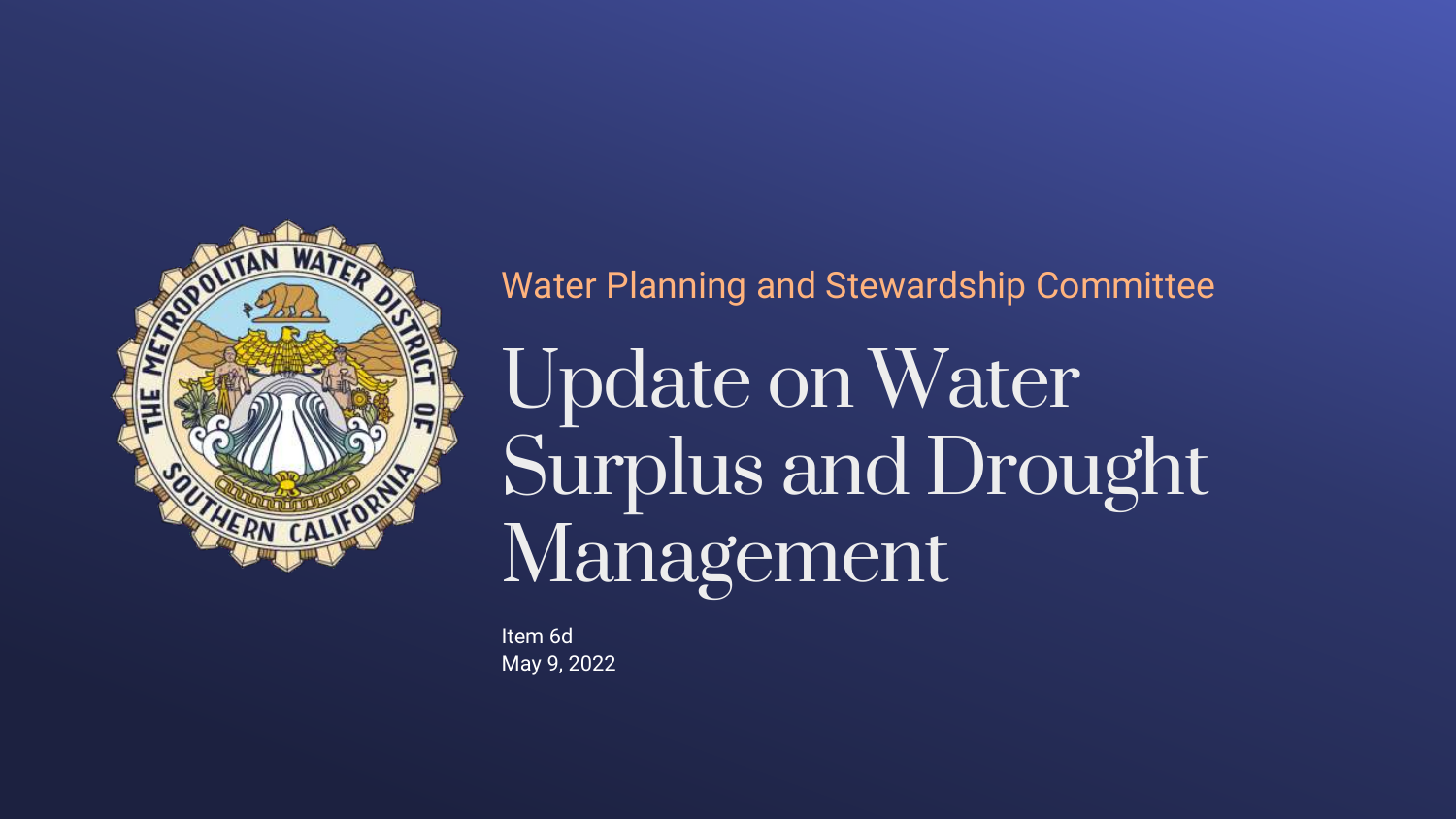## **Outline**

#### • Hydrologic Conditions

• Supply and Demand Balances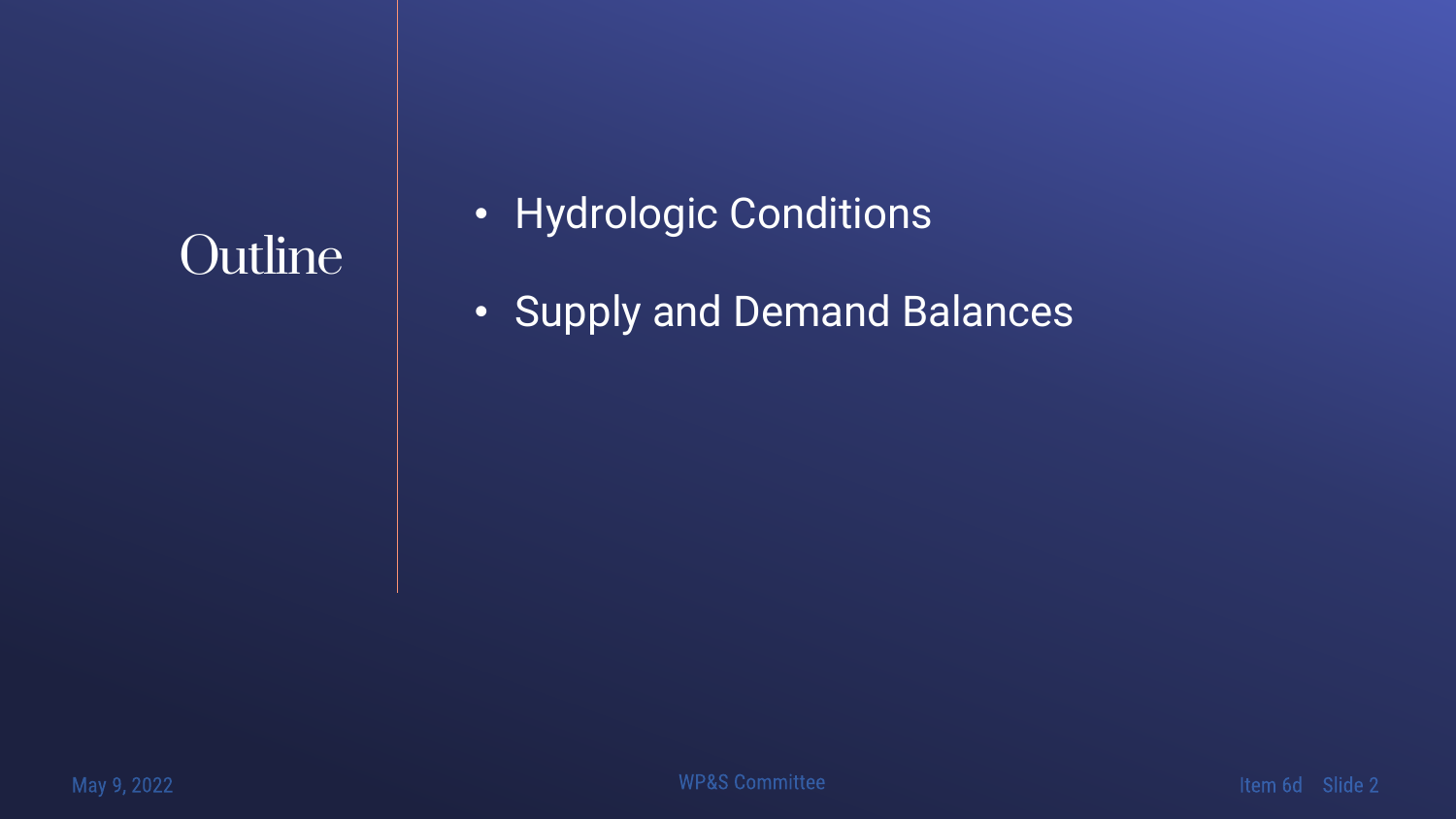# **Statewide**

Unprecedented warming trend since the turn of the century



#### Statewide Average Temperature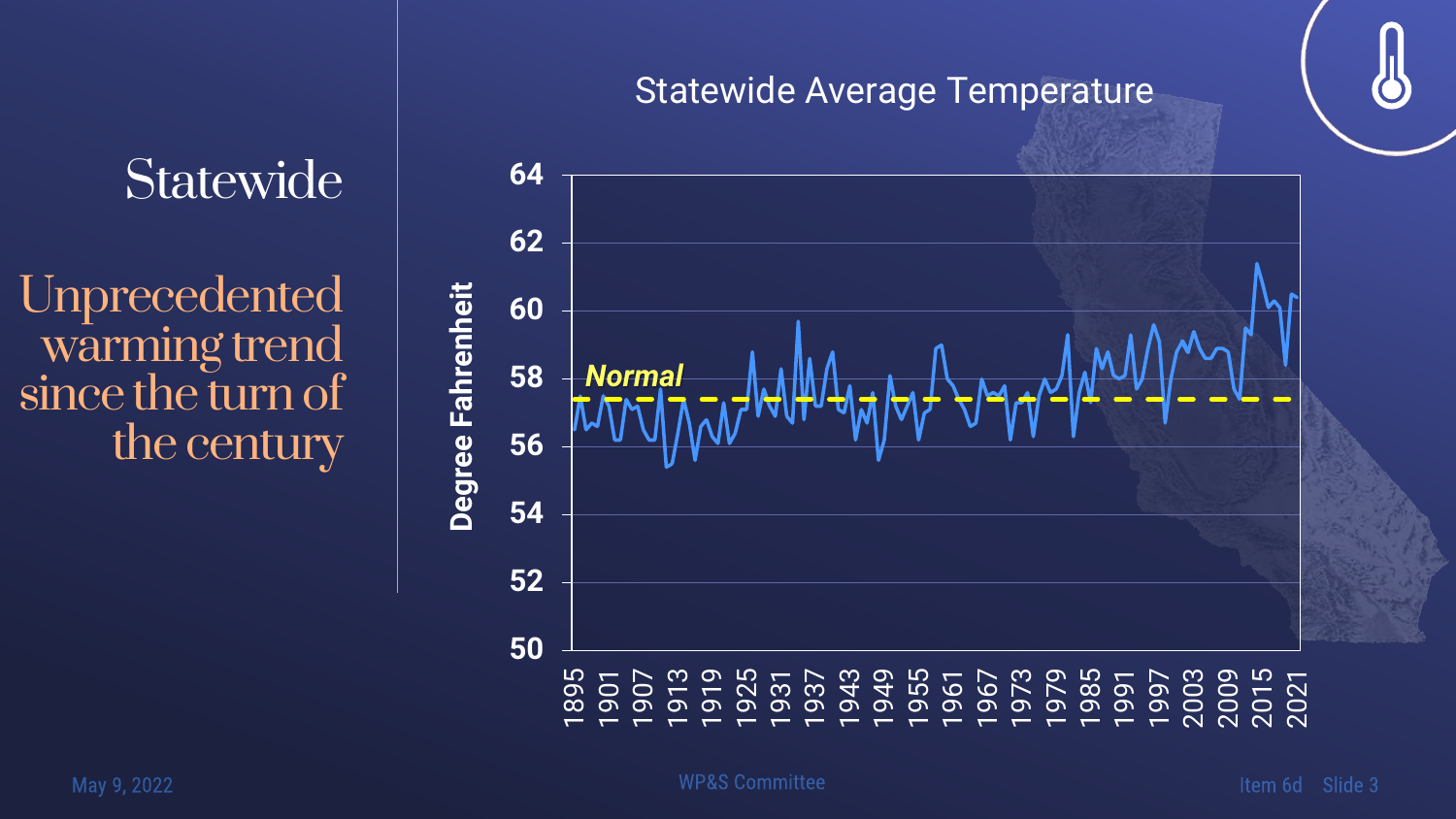#### Northern California

WY 2020-2022 is Currently the Driest 3 **Consecutive** Years on Record



#### May 9, 2022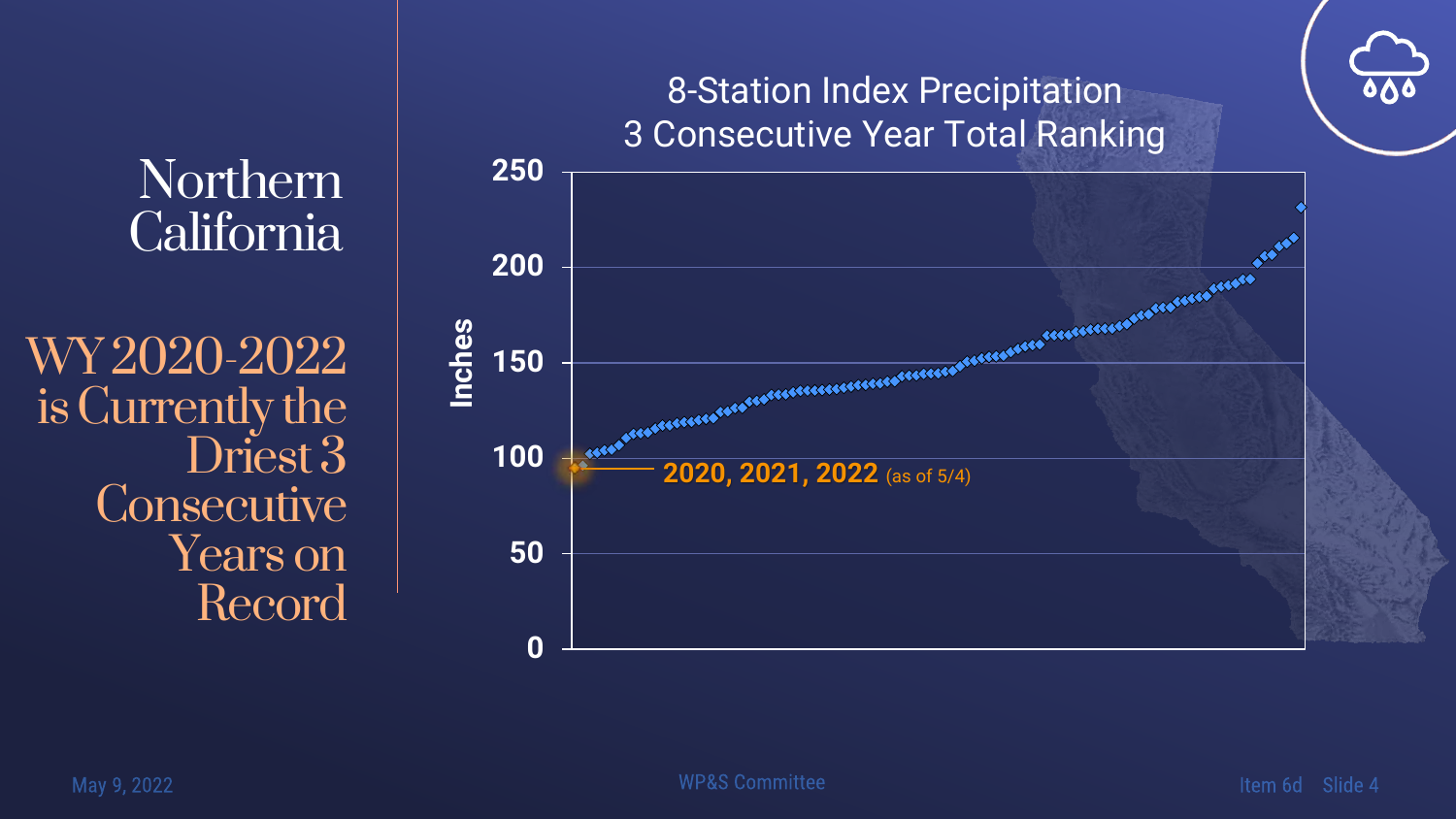#### Northern California

WY 2020-2022 Projected to be the Second Lowest on Record

### **0 20 40 60 80 100** 2020 Forecast and Constitution of the Constitution of the Constitution of the Constitution of the Constitution of the Constitution of the Constitution of the Constitution of the Constitution of the Constitution of the Cons **Million Acre -Feet** Sacramento River Runoff 3 Consecutive Year Total Ranking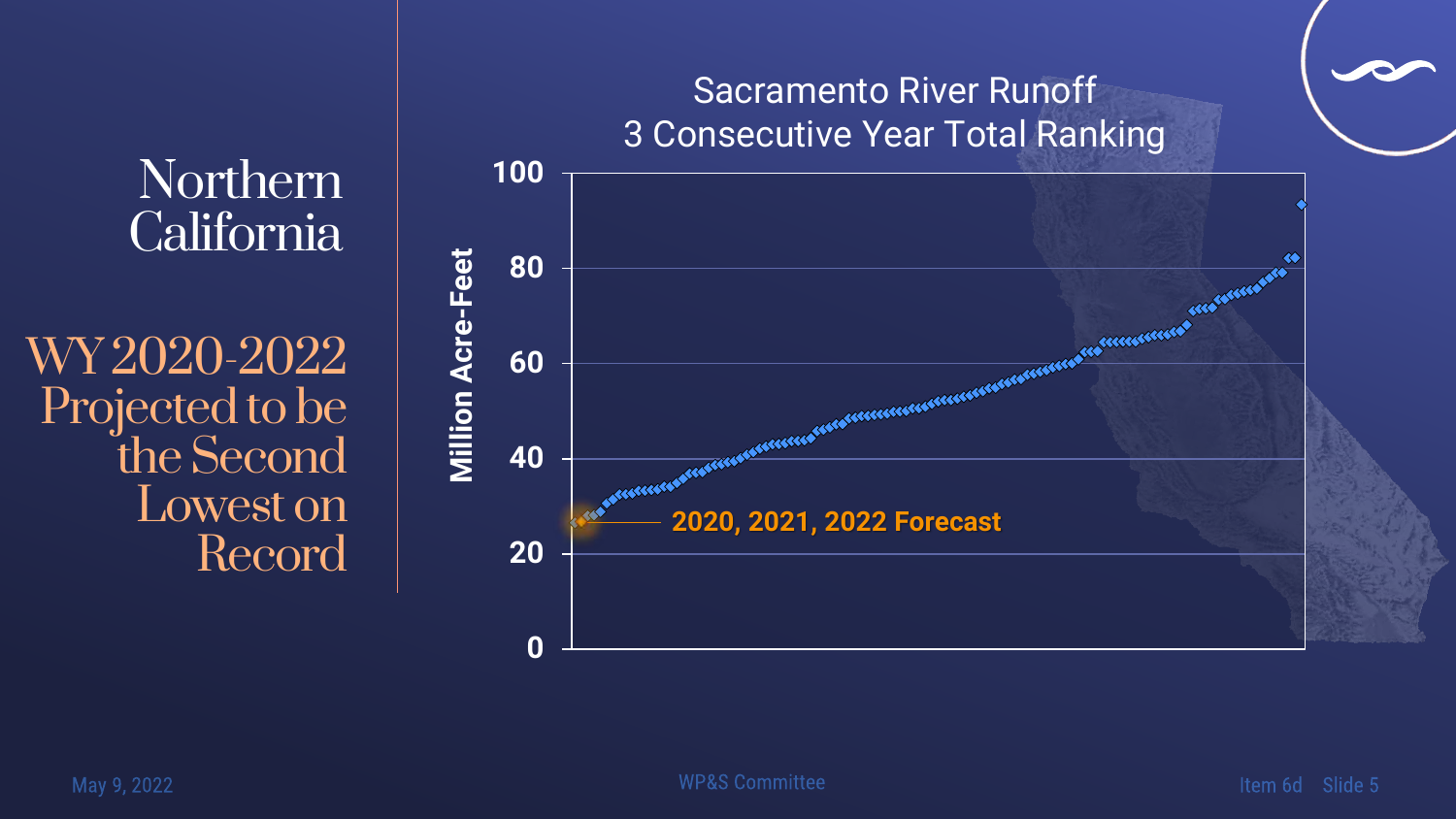#### Upper Colorado River Basin

WY 2020-2022 Projected to be the Second Lowest on Record



# Ranking Powell Unregulated Inflow for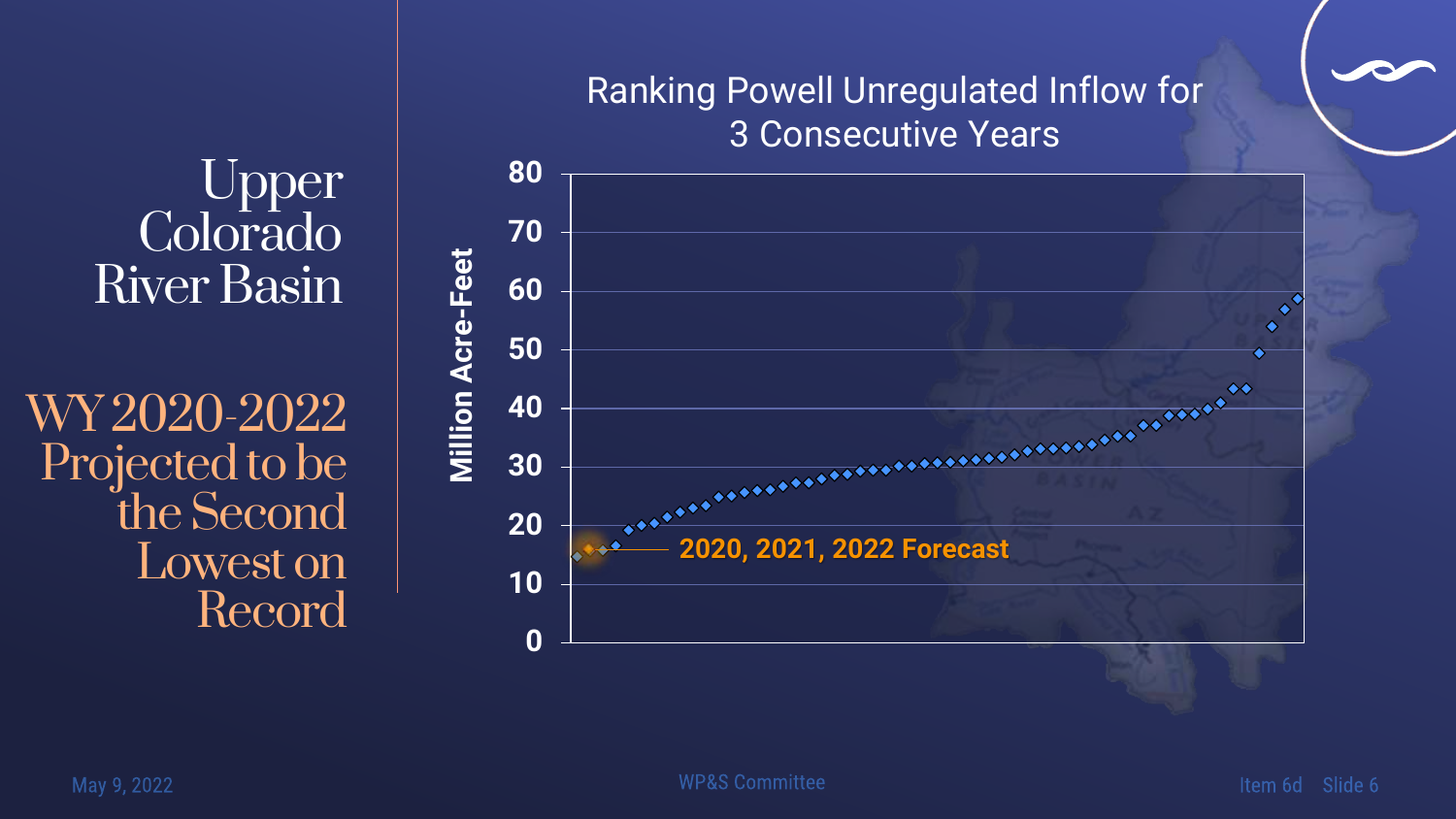Colorado River Basin Below Normal Runoff

Upper





#### Annual Powell Unregulated Inflow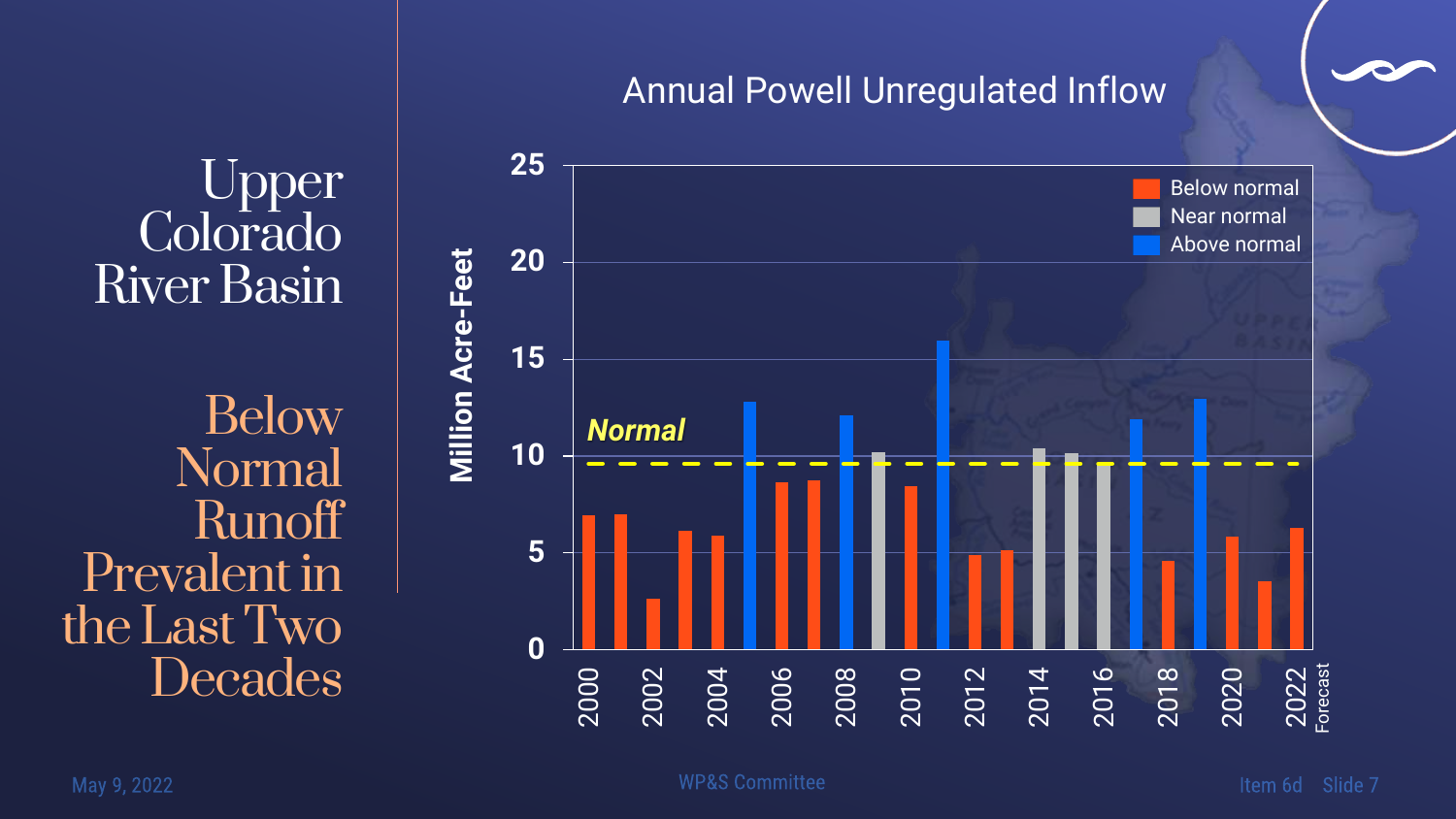Regional Supply Demand Balance

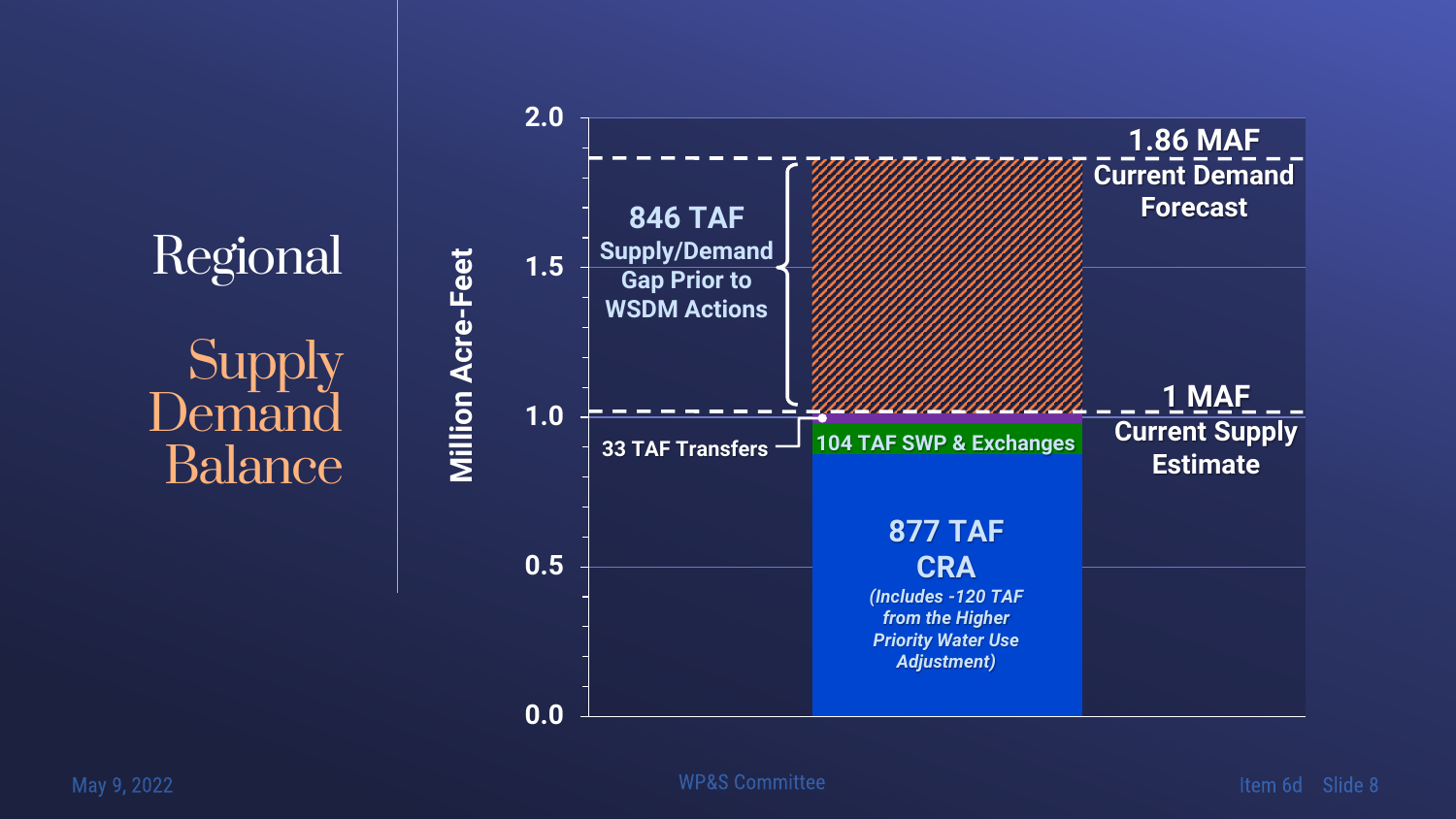Regional Supply Demand Balance

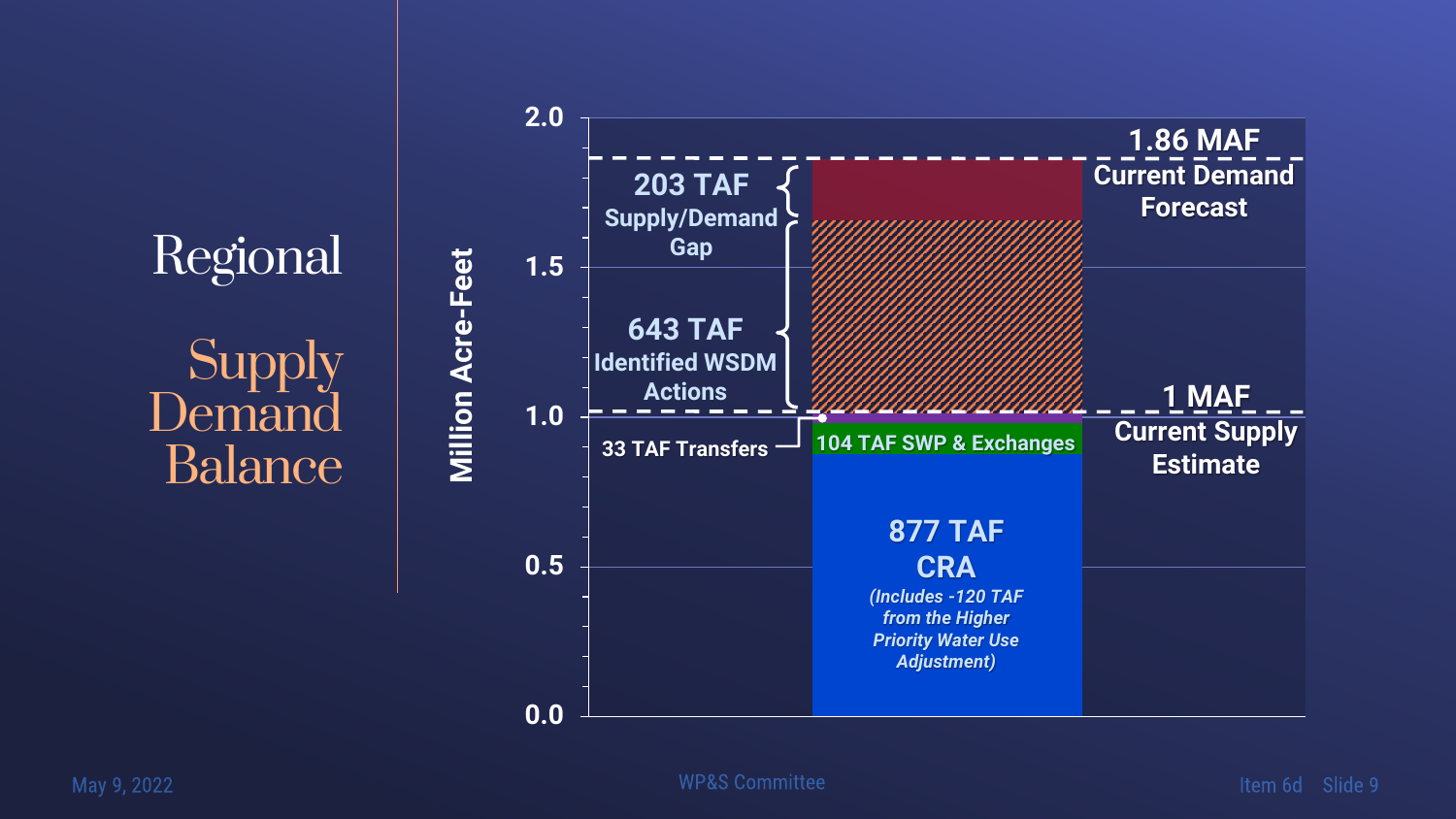Regional **Supply Demand** Balance



Item 6d Slide 10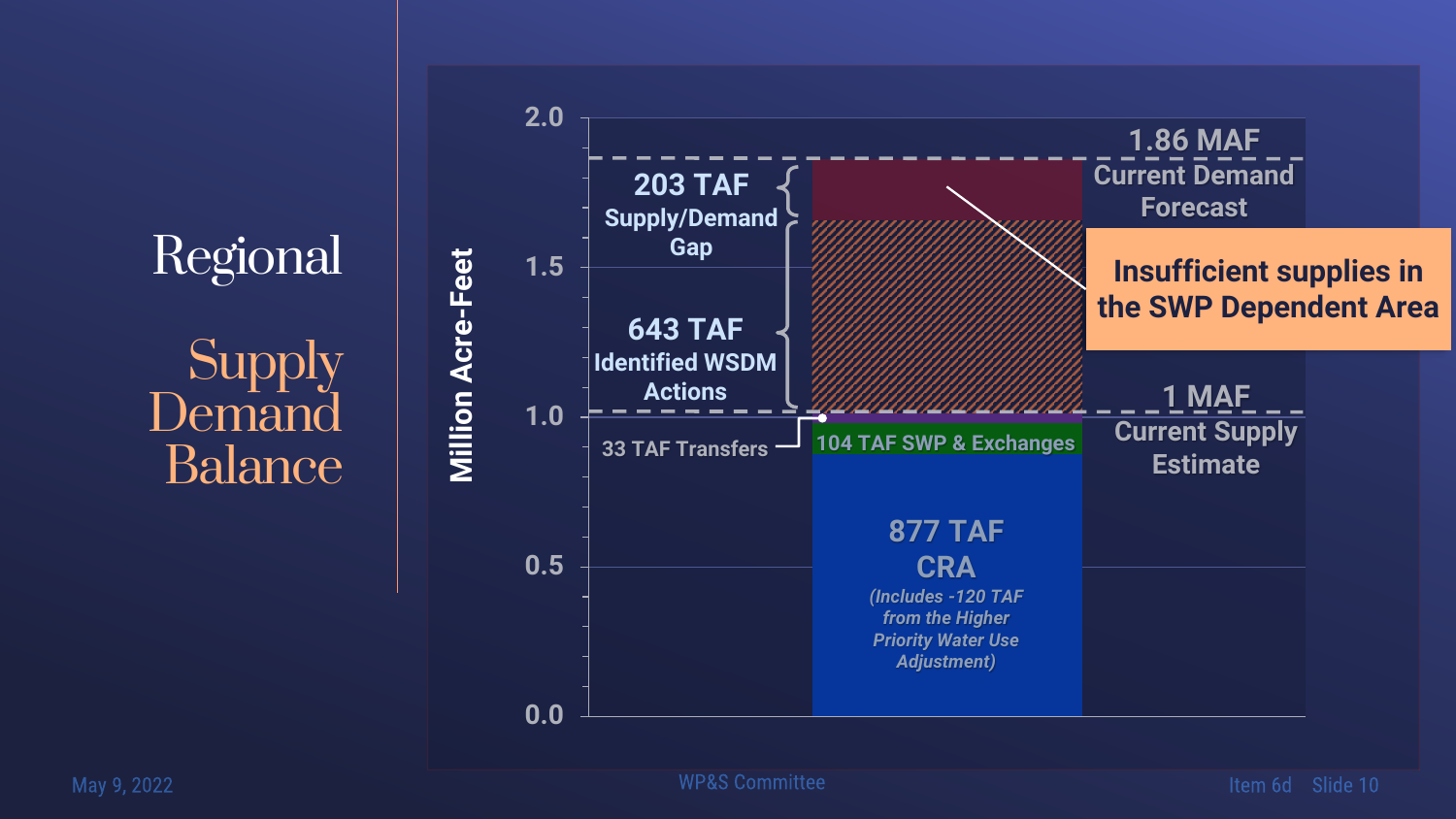# **Summary**

- Combined runoff for the last 3 years is projected to be one of the lowest on record for both imported supply watersheds<sup>'</sup>
- A majority of the supply/demand balance will be satisfied with WSDM actions like storage withdrawals
- There is not enough supply to meet normal demands for the Metropolitan's SWP Dependent Area
- Metropolitan's Board declared a Water Shortage Emergency Condition and approved an Emergency Water Conservation Program in April 2022